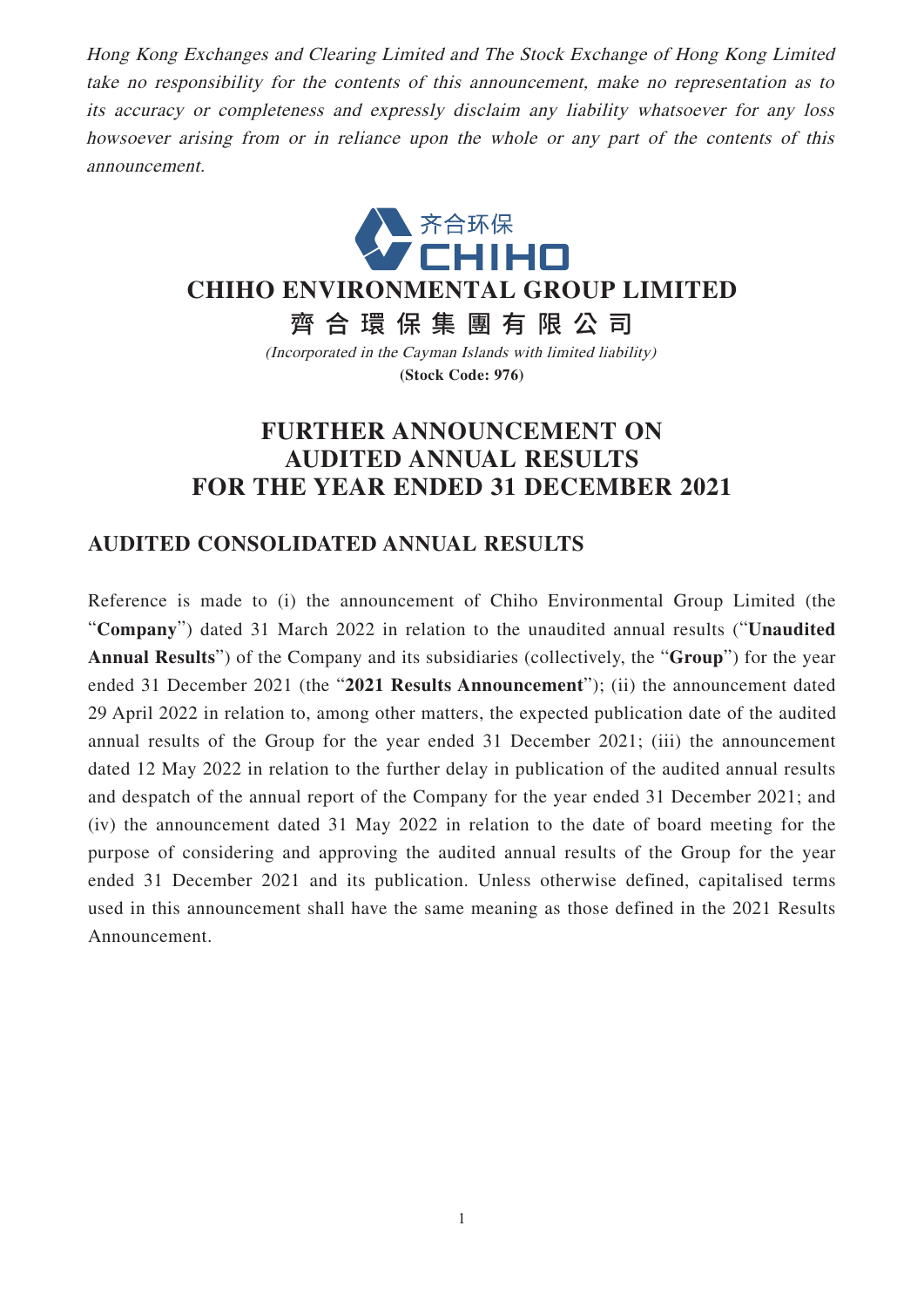The board (the "**Board**") of directors (the "**Directors**") of the Company is pleased to announce that the Company's auditor, PricewaterhouseCoopers, has completed its audit of the consolidated financial statements of the Group for the year ended 31 December 2021 (the "**Audited Annual Results**") in accordance with Hong Kong Standards on Auditing ("**HKSA**") issued by the Hong Kong Institute of Certified Public Accountants ("**HKICPA**"). Save for the amendments made to the disclosure in note 2.1.1 to the Unaudited Annual Results (the "**Amendments**"), there are no other changes in the Audited Annual Results as compared to the Unaudited Annual Results.

The figures in respect of the Group's consolidated balance sheet, consolidated statement of profit or loss, consolidated statement of other comprehensive income and the related notes thereto for the year ended 31 December 2021 as set out in the 2021 Results Announcement (including the Amendments as disclosed in this announcement) have been agreed by PricewaterhouseCoopers to the amounts set out in the Group's audited consolidated financial statement for the year. The work performed by PricewaterhouseCoopers in this respect did not constitute an assurance engagement in accordance with HKSA, Hong Kong Standards on Review Engagements or Hong Kong Standards on Assurance Engagements issued by the HKICPA and consequently no assurance has been expressed by PricewaterhouseCoopers on the 2021 Results Announcement or this announcement.

## **EXTRACT OF NOTES TO THE CONSOLIDATED FINANCIAL STATEMENTS**

The following is the extract of the notes to the Audited Annual Results:

#### **2.1 Basis of preparation**

The consolidated financial statements of the Company have been prepared in accordance with all applicable Hong Kong Financial Reporting Standards ("**HKFRS**") and the applicable disclosure requirements of the Rules Governing the Listing of Securities on the Stock Exchange and the applicable disclosure requirements of the Hong Kong Companies Ordinance Cap. 622. The consolidated financial statements have been prepared under the historical cost convention, as modified by the revaluation of financial assets at fair value through other comprehensive income, and financial assets and financial liabilities (including derivative instruments) at fair value through profit or loss, which are carried at fair value.

The preparation of financial statements in conformity with HKFRS requires the use of certain critical accounting estimates. It also requires management to exercise its judgement in the process of applying the Group's accounting policies.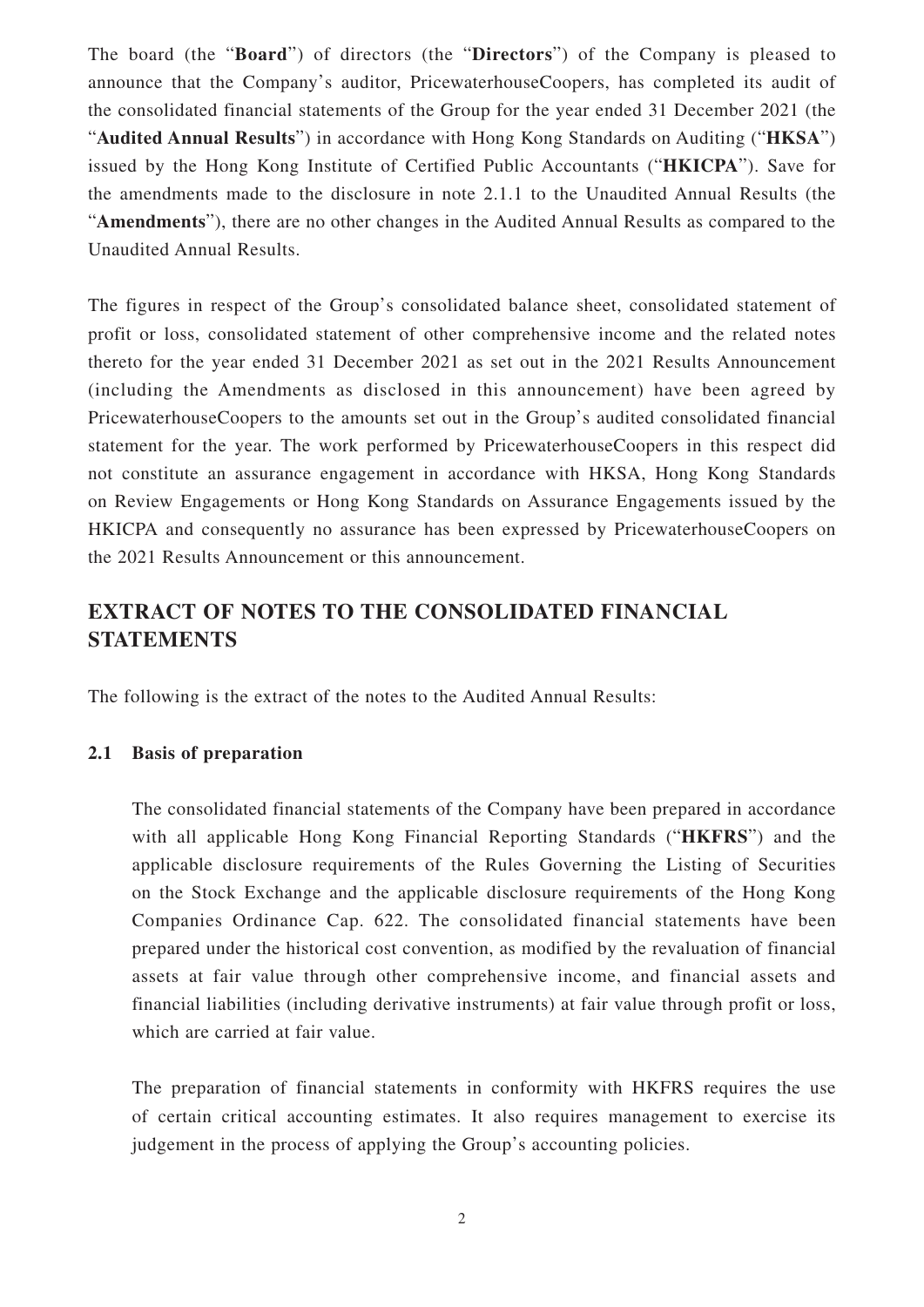#### **2.1.1 Going concern basis**

As at 31 December 2021, the Group had borrowings of HK\$1,661.9 million, of which HK\$1,611.1 million are current borrowings due within twelve months from 31 December 2021, while its cash and cash equivalents amounted to HK\$782.3 million only.

Included in current borrowings as at 31 December 2021 was a secured syndicated term loan (the "**Syndicated Term Loan**") with an outstanding loan balance of HK\$1,112.8 million scheduled to be fully repayable in January 2022, and the Group failed to repay upon its maturity. Such non-repayment constituted an event of default under the loan agreement.

The above condition indicated the existence of a material uncertainty which may cast significant doubt about the ability of the Group to continue as a going concern.

In view of such circumstance, the Directors have given careful consideration to the future liquidity and performance of the Group, taking into account the potential impact arising from the surge of metal commodity prices and new waves of COVID-19 pandemic, if any, and its available sources of financing in assessing whether the Group will have sufficient financial resources to continue as a going concern. Certain plans and measures have been taken to mitigate the liquidity pressure and to improve its financial position which include, but not limited to, the following:

(i) Subsequent to 31 December 2021, the Group repaid an amount of HK\$316.3 million of the Syndicated Term Loan, including accumulated accrued interest of HK\$65.8 million, resulting in a remaining outstanding loan principal of HK\$842.2 million as of the date of approval of these consolidated financial statements. In June 2022, the Group has successfully agreed with the lenders of the Syndicated Term Loan to extend the maturity date of the remaining Syndicated Term Loan to March 2023 with four partial repayment instalments of HK\$23.4 million, HK\$39.0 million, HK\$78.0 million and HK\$93.6 million on or before end of June, July and October 2022 and January 2023, respectively. The interest rate, certain guarantors and collaterals of the Group associated with the Syndicated Term Loan were also revised. The Group plans to finance such partial repayment instalments through internal resources as well as financial and operational measures as mentioned in (ii) to (vi) below. The Group will continue to monitor its compliance with the undertaking requirements and the Directors expect the Group would be in compliance throughout the remaining term of the Syndicated Term Loan.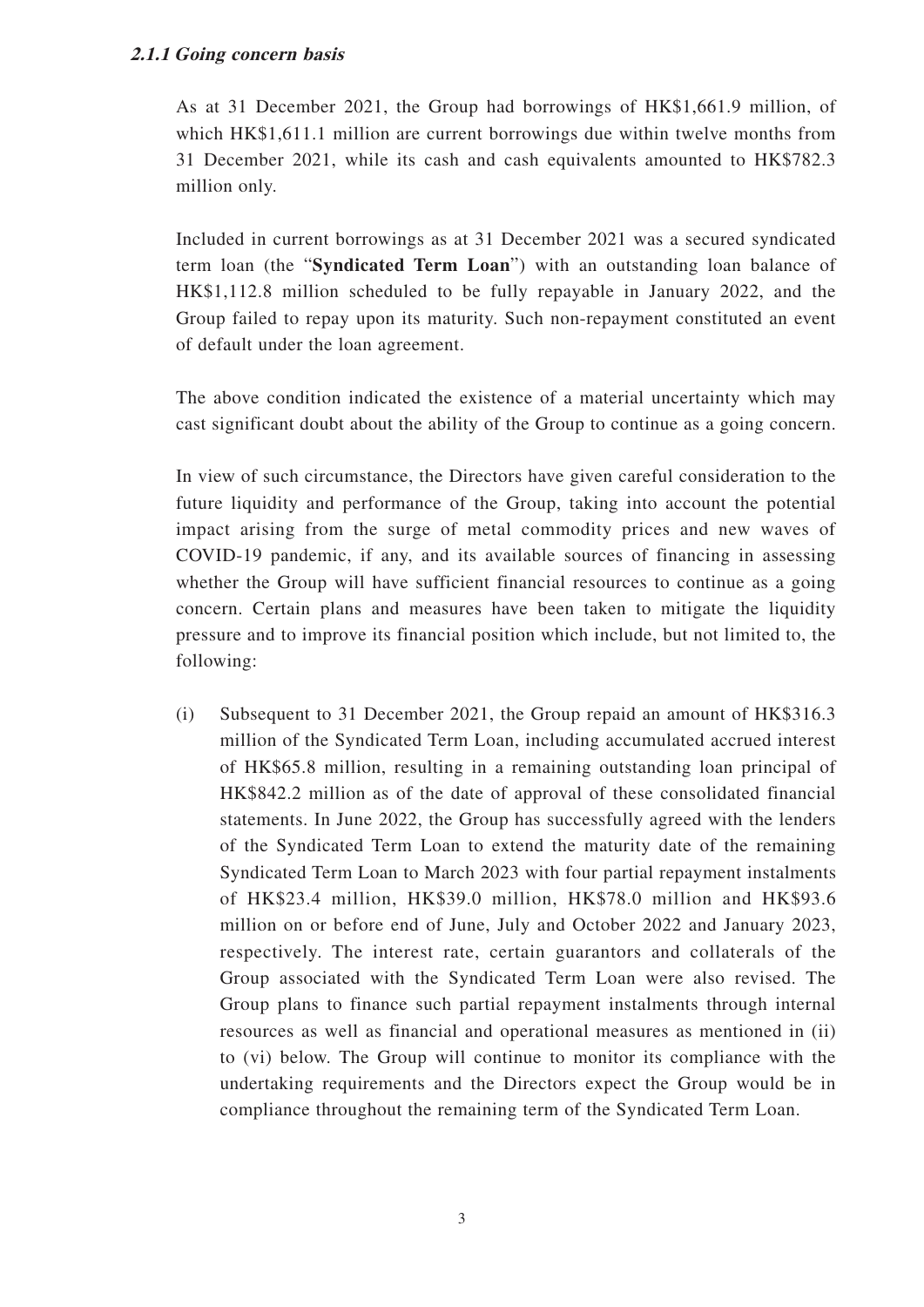- (ii) The Group is pursuing plans for potential disposal of certain assets in specific regions to raise additional cash to finance the repayment of borrowings.
- (iii) The Group maintains continuous communication with other banks and management believes that the existing other borrowings available to the Group, amounting to approximately HK\$550 million as at 31 December 2021, will be successfully renewed when their current terms expire given the long standing relationship the Group has with the relevant counter parties and the fact that majority of these facilities are secured by the Group's properties and other assets. See Note 30 for more details.
- (iv) Subsequent to 31 December 2021, the Group obtained short term borrowings of HK\$57.1 million from lenders in the PRC and management expects that such borrowings will be successfully renewed when their current terms expire in September 2022.
- (v) The Group continues its efforts to ramp up the production capability of the new recycling facilities in Asia, implement measures in Europe and North America to generate cash flow from operations including further control capital and operating expenditures to strength its working capital.
- (vi) The Group is actively looking for other sources of financing including other debt or equity financing to enhance the capital structure and reduce the overall financing expenses.

The Directors have assessed the Group's cash flow projection covering a period of not less than twelve months from 31 December 2021. They are of the opinion that the Group will have sufficient working capital to finance its operations and to meet its financial obligations as and when they fall due within the next twelve months from the date of the consolidated balance sheet. Accordingly, the Directors are satisfied that it is appropriate to prepare the Group's consolidated financial statements on a going concern basis.

Notwithstanding the above, a material uncertainty exists as to whether the Group can achieve the plans and measures described in (i) to (vi) above. Whether the Group will be able to continue as a going concern would depend upon the Group's ability to continuously comply with undertaking requirements of the Syndicated Term Loan, successfully dispose of assets in specific regions to raise additional cash, renew existing borrowings and banking facilities when their current terms expire, successfully ramp up the Group's production capability in Asia and implement measures in Europe and North America to generate cash inflow from operations, and secure various sources of financing as and when required.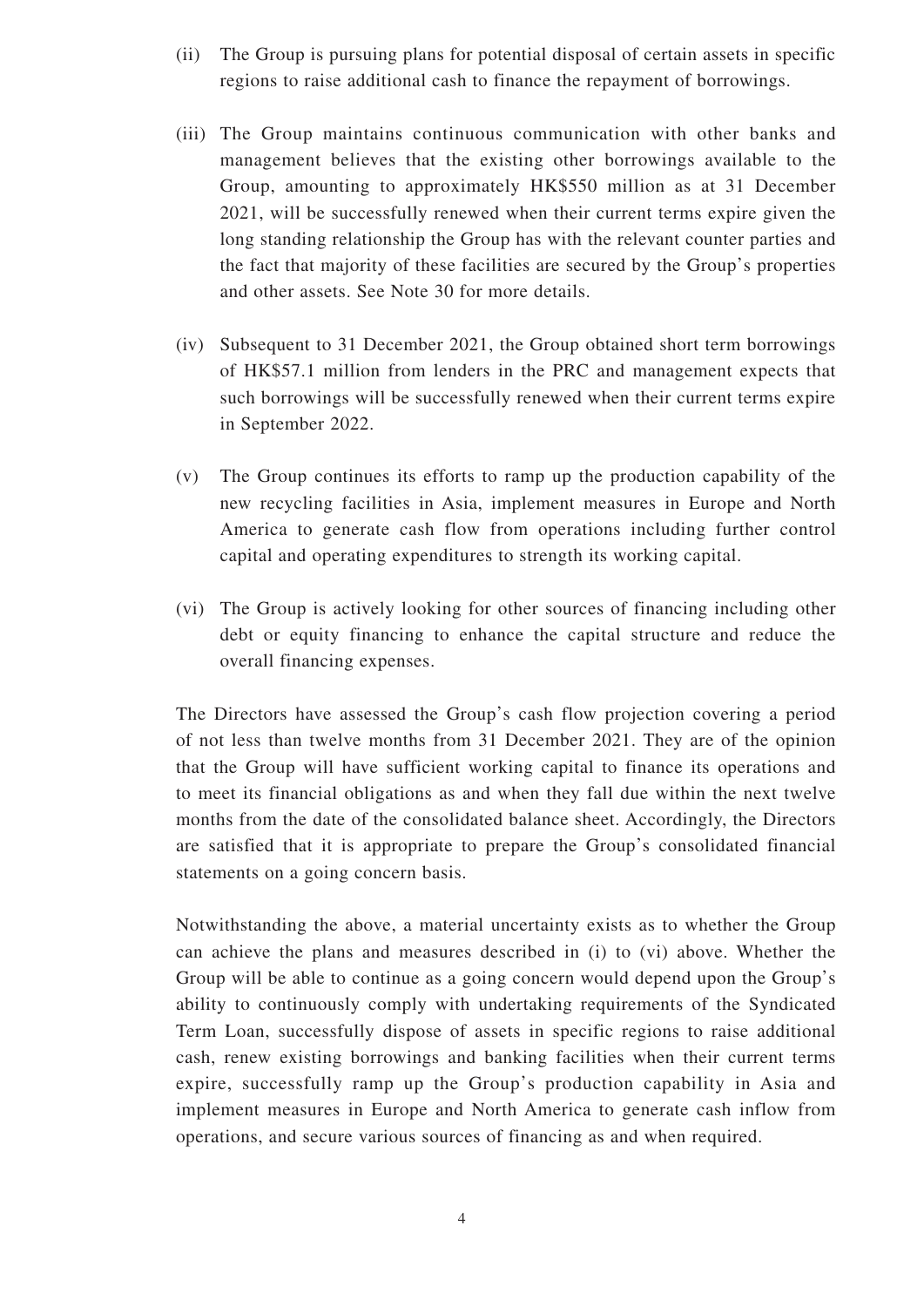Should the Group be unable to continue as a going concern, adjustments would have to be made to write down the carrying values of the Group's assets to their recoverable amounts, to provide for any further liabilities which might arise, and to reclassify non-current assets and non-current liabilities as current assets and current liabilities, respectively. The effects of these adjustments have not been reflected in these consolidated financial statements.

### **EXTRACT OF INDEPENDENT AUDITOR'S REPORT**

The following is the extract of the independent auditor's report from PricewaterhouseCoopers:

In our opinion, the consolidated financial statements give a true and fair view of the consolidated financial position of the Group as at 31 December 2021, and of its consolidated financial performance and its consolidated cash flows for the year then ended in accordance with Hong Kong Financial Reporting Standards ("**HKFRSs**") issued by the Hong Kong Institute of Certified Public Accountants ("**HKICPA**") and have been properly prepared in compliance with the disclosure requirements of the Hong Kong Companies Ordinance.

#### **Material Uncertainty Related to Going Concern**

We draw your attention to Note 2.1.1 to the consolidated financial statements, which states that, as at 31 December 2021, the Group had borrowings of HK\$1,661.9 million, of which HK\$1,611.1 million are current borrowings due within twelve months from 31 December 2021 while its cash and cash equivalents amounted to HK\$782.3 million only. Included in current borrowings as at 31 December 2021 was a secured syndicated term loan with an outstanding loan balance of HK\$1,112.8 million scheduled to be fully repayable in January 2022, which the Group failed to repay upon its maturity. Such non-repayment constituted an event of default under the loan agreement. This condition, along with other matters as set forth in Note 2.1.1 to the consolidated financial statements, indicate the existence of a material uncertainty which may cast significant doubt over the Group's ability to continue as a going concern. Our opinion is not modified in respect of this matter.

### **DATE OF ANNUAL GENERAL MEETING**

The annual general meeting of the Company (the "**AGM**") will be held on 21 July 2022 and a notice convening the AGM will be published and despatched to the shareholders of the Company in accordance with the Company's Articles of Association and the Listing Rules on 13 June 2022.